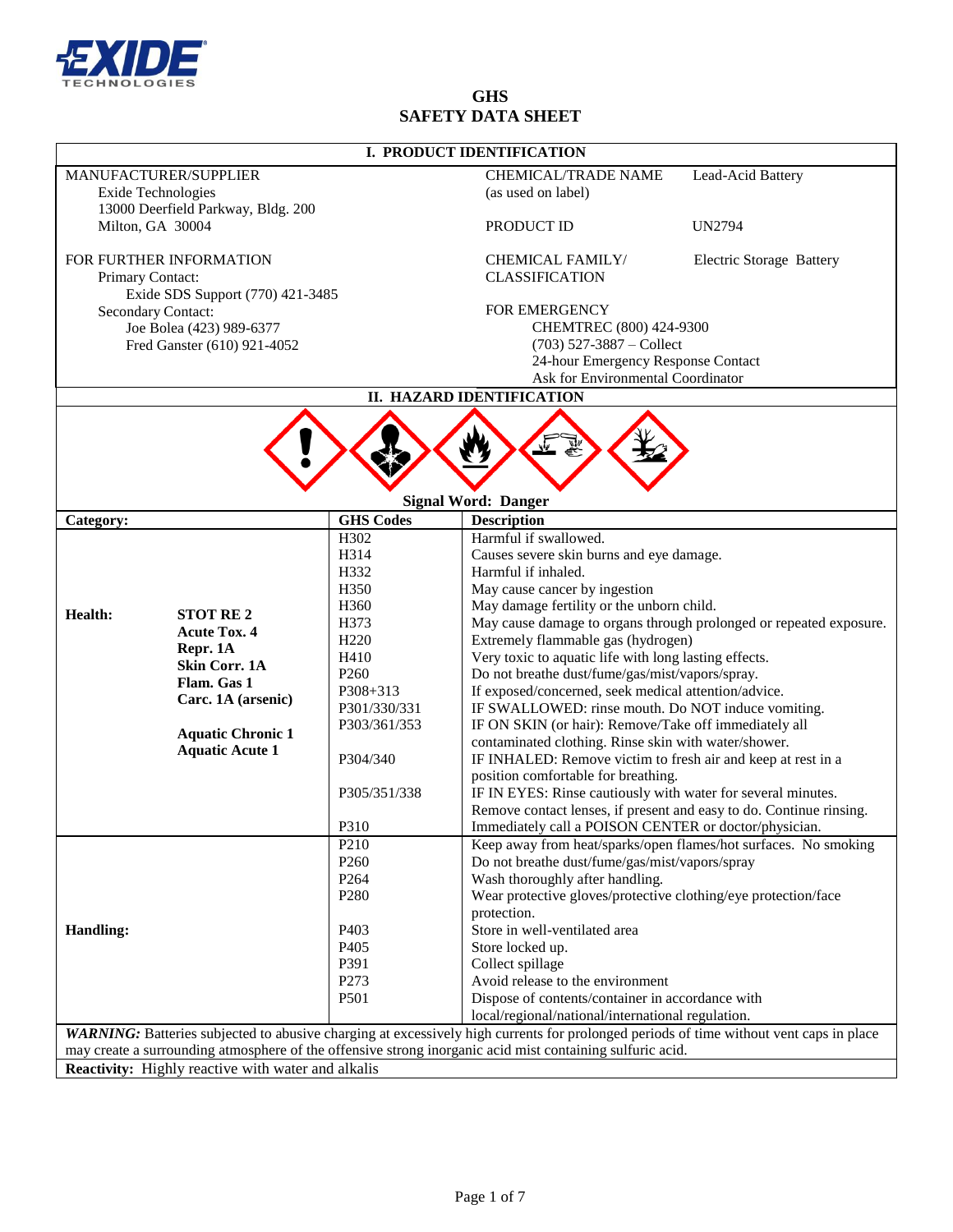|                                                                                                                                                                                                                                                                                                                                                                                                                                                      |                                                                                                                                                                                                                                                                                                                                | III. COMPOSITION/INFORMATION ON INGREDIENTS         |                           |                                                                                                                                                                                                                                                                                                                                                                                                                         |  |  |
|------------------------------------------------------------------------------------------------------------------------------------------------------------------------------------------------------------------------------------------------------------------------------------------------------------------------------------------------------------------------------------------------------------------------------------------------------|--------------------------------------------------------------------------------------------------------------------------------------------------------------------------------------------------------------------------------------------------------------------------------------------------------------------------------|-----------------------------------------------------|---------------------------|-------------------------------------------------------------------------------------------------------------------------------------------------------------------------------------------------------------------------------------------------------------------------------------------------------------------------------------------------------------------------------------------------------------------------|--|--|
| Ingredient                                                                                                                                                                                                                                                                                                                                                                                                                                           |                                                                                                                                                                                                                                                                                                                                | <b>CAS</b> Number                                   | % by Wt.                  |                                                                                                                                                                                                                                                                                                                                                                                                                         |  |  |
| Inorganic compounds of:                                                                                                                                                                                                                                                                                                                                                                                                                              |                                                                                                                                                                                                                                                                                                                                |                                                     |                           |                                                                                                                                                                                                                                                                                                                                                                                                                         |  |  |
| Lead                                                                                                                                                                                                                                                                                                                                                                                                                                                 |                                                                                                                                                                                                                                                                                                                                | 7439-92-1                                           | 54-62                     |                                                                                                                                                                                                                                                                                                                                                                                                                         |  |  |
| Antimony                                                                                                                                                                                                                                                                                                                                                                                                                                             |                                                                                                                                                                                                                                                                                                                                | 7440-36-0                                           | 0.4                       |                                                                                                                                                                                                                                                                                                                                                                                                                         |  |  |
| Tin                                                                                                                                                                                                                                                                                                                                                                                                                                                  |                                                                                                                                                                                                                                                                                                                                | 7440-31-5                                           | 0.16                      |                                                                                                                                                                                                                                                                                                                                                                                                                         |  |  |
| Calcium<br>Arsenic                                                                                                                                                                                                                                                                                                                                                                                                                                   |                                                                                                                                                                                                                                                                                                                                | 7440-70-2                                           | 0.02<br>0.01              |                                                                                                                                                                                                                                                                                                                                                                                                                         |  |  |
|                                                                                                                                                                                                                                                                                                                                                                                                                                                      |                                                                                                                                                                                                                                                                                                                                | 7440-38-2<br>7664-93-9                              | 26-40                     |                                                                                                                                                                                                                                                                                                                                                                                                                         |  |  |
| Case Material:                                                                                                                                                                                                                                                                                                                                                                                                                                       | Electrolyte (sulfuric acid/water/solution)                                                                                                                                                                                                                                                                                     |                                                     |                           |                                                                                                                                                                                                                                                                                                                                                                                                                         |  |  |
|                                                                                                                                                                                                                                                                                                                                                                                                                                                      | $5 - 12$<br>Polypropylene<br>$9003 - 07 - 0$                                                                                                                                                                                                                                                                                   |                                                     |                           |                                                                                                                                                                                                                                                                                                                                                                                                                         |  |  |
|                                                                                                                                                                                                                                                                                                                                                                                                                                                      | <b>Hard Rubber</b><br>N/A                                                                                                                                                                                                                                                                                                      |                                                     |                           |                                                                                                                                                                                                                                                                                                                                                                                                                         |  |  |
| Plate Separator Material:<br>Polyethylene<br>$1 - 2$<br>9002-88-4                                                                                                                                                                                                                                                                                                                                                                                    |                                                                                                                                                                                                                                                                                                                                |                                                     |                           |                                                                                                                                                                                                                                                                                                                                                                                                                         |  |  |
| Note:                                                                                                                                                                                                                                                                                                                                                                                                                                                | Inorganic lead and electrolyte (water and sulfuric acid solution) are the primary components of every battery manufactured by Exide<br>Technologies or its subsidiaries. Other ingredients may be present dependent upon battery type. Polypropylene is the principal case<br>material of automotive and commercial batteries. |                                                     |                           |                                                                                                                                                                                                                                                                                                                                                                                                                         |  |  |
|                                                                                                                                                                                                                                                                                                                                                                                                                                                      |                                                                                                                                                                                                                                                                                                                                |                                                     | IV. FIRST AID MEASURES    |                                                                                                                                                                                                                                                                                                                                                                                                                         |  |  |
|                                                                                                                                                                                                                                                                                                                                                                                                                                                      |                                                                                                                                                                                                                                                                                                                                |                                                     |                           | Take proper precautions to ensure you own health and safety before attempting to rescue a victim and provide first aid.                                                                                                                                                                                                                                                                                                 |  |  |
| <b>Inhalation:</b>                                                                                                                                                                                                                                                                                                                                                                                                                                   | Electrolyte: Remove to fresh air immediately. If breathing is difficult, give oxygen.                                                                                                                                                                                                                                          |                                                     |                           | Lead/arsenic compounds: Remove from exposure, gargle, wash nose and lips; consult physician.                                                                                                                                                                                                                                                                                                                            |  |  |
| <b>Skin Contact:</b>                                                                                                                                                                                                                                                                                                                                                                                                                                 | Electrolyte: Flush with large amounts of water for at least 15 minutes; remove contaminated clothing completely,<br>including shoes.<br>Lead/arsenic compounds: Wash immediately with soap and water.                                                                                                                          |                                                     |                           |                                                                                                                                                                                                                                                                                                                                                                                                                         |  |  |
| <b>Eye Contact:</b>                                                                                                                                                                                                                                                                                                                                                                                                                                  | Electrolyte and Lead/arsenic compounds: Flush immediately with large amounts of water for at least 15 minutes; consult<br>physician immediately.                                                                                                                                                                               |                                                     |                           |                                                                                                                                                                                                                                                                                                                                                                                                                         |  |  |
| <b>Ingestion:</b>                                                                                                                                                                                                                                                                                                                                                                                                                                    | Electrolyte: Give large quantities of water; <b>do not</b> induce vomiting; consult physician.<br>Lead/arsenic compounds: Consult physician immediately.                                                                                                                                                                       |                                                     |                           |                                                                                                                                                                                                                                                                                                                                                                                                                         |  |  |
|                                                                                                                                                                                                                                                                                                                                                                                                                                                      |                                                                                                                                                                                                                                                                                                                                |                                                     | V. FIRE FIGHTING MEASURES |                                                                                                                                                                                                                                                                                                                                                                                                                         |  |  |
| <b>Flash Point:</b>                                                                                                                                                                                                                                                                                                                                                                                                                                  | Not Applicable                                                                                                                                                                                                                                                                                                                 |                                                     |                           |                                                                                                                                                                                                                                                                                                                                                                                                                         |  |  |
| <b>Flammable Limits:</b>                                                                                                                                                                                                                                                                                                                                                                                                                             |                                                                                                                                                                                                                                                                                                                                | LEL = $4.1\%$ (Hydrogen Gas in air); UEL = $74.2\%$ |                           |                                                                                                                                                                                                                                                                                                                                                                                                                         |  |  |
| <b>Extinguishing media:</b><br>$CO2$ ; foam; dry chemical                                                                                                                                                                                                                                                                                                                                                                                            |                                                                                                                                                                                                                                                                                                                                |                                                     |                           |                                                                                                                                                                                                                                                                                                                                                                                                                         |  |  |
| <b>Fire Fighting Procedures:</b>                                                                                                                                                                                                                                                                                                                                                                                                                     | of series connected batteries may still pose risk of electric shock even when charging equipment is shut down.                                                                                                                                                                                                                 |                                                     |                           | Use positive pressure, self-contained breathing apparatus. Beware of acid splatter during water application and wear acid-resistant<br>clothing, gloves, face and eye protection. If batteries are on charge, shut off power to the charging equipment, but, note that strings                                                                                                                                          |  |  |
| <b>Hazardous Combustion Products:</b><br>In operation, batteries generate and release flammable hydrogen gas. They must always be assumed to contain this gas which, if<br>ignited by burning cigarette, naked flame or spark, may cause battery explosion with dispersion of casing fragments and corrosive<br>liquid electrolyte. Carefully follow manufacturer's instructions for installation and service. Keep away all sources of gas ignition |                                                                                                                                                                                                                                                                                                                                |                                                     |                           |                                                                                                                                                                                                                                                                                                                                                                                                                         |  |  |
|                                                                                                                                                                                                                                                                                                                                                                                                                                                      | and do not allow metallic articles to simultaneously contact the negative and positive terminals of a battery.                                                                                                                                                                                                                 |                                                     |                           |                                                                                                                                                                                                                                                                                                                                                                                                                         |  |  |
| VI. ACCIDENTAL RELEASE MEASURES                                                                                                                                                                                                                                                                                                                                                                                                                      |                                                                                                                                                                                                                                                                                                                                |                                                     |                           |                                                                                                                                                                                                                                                                                                                                                                                                                         |  |  |
|                                                                                                                                                                                                                                                                                                                                                                                                                                                      | requirements. Consult state environmental agency and/or federal EPA.                                                                                                                                                                                                                                                           |                                                     |                           | Stop flow of material, contain/absorb small spills with dry sand, earth, and vermiculite. Do not use combustible materials. If possible,<br>carefully neutralize spilled electrolyte with soda ash, sodium bicarbonate, lime, etc. Wear acid-resistant clothing, boots, gloves, and face<br>shield. Do not allow discharge of acid to sewer. Acid must be managed in accordance with approved local, state, and federal |  |  |
|                                                                                                                                                                                                                                                                                                                                                                                                                                                      | VII. HANDLING AND STORAGE                                                                                                                                                                                                                                                                                                      |                                                     |                           |                                                                                                                                                                                                                                                                                                                                                                                                                         |  |  |
| <b>Handling:</b>                                                                                                                                                                                                                                                                                                                                                                                                                                     | electric shock from strings of connected batteries exceeding three 12-volt units.                                                                                                                                                                                                                                              |                                                     |                           | Unless involved in recycling operations, do not breach the casing or empty the contents of the battery. Handle carefully and avoid<br>tipping, which may allow electrolyte leakage. Single batteries pose no risk of electric shock but there may be increasing risk of                                                                                                                                                 |  |  |
| Storage:                                                                                                                                                                                                                                                                                                                                                                                                                                             |                                                                                                                                                                                                                                                                                                                                |                                                     |                           | Store batteries under roof in cool, dry, well-ventilated areas separated from incompatible materials and from activities that may<br>create flames, spark, or heat. Store on smooth, impervious surfaces provided with measures for liquid containment in the event of                                                                                                                                                  |  |  |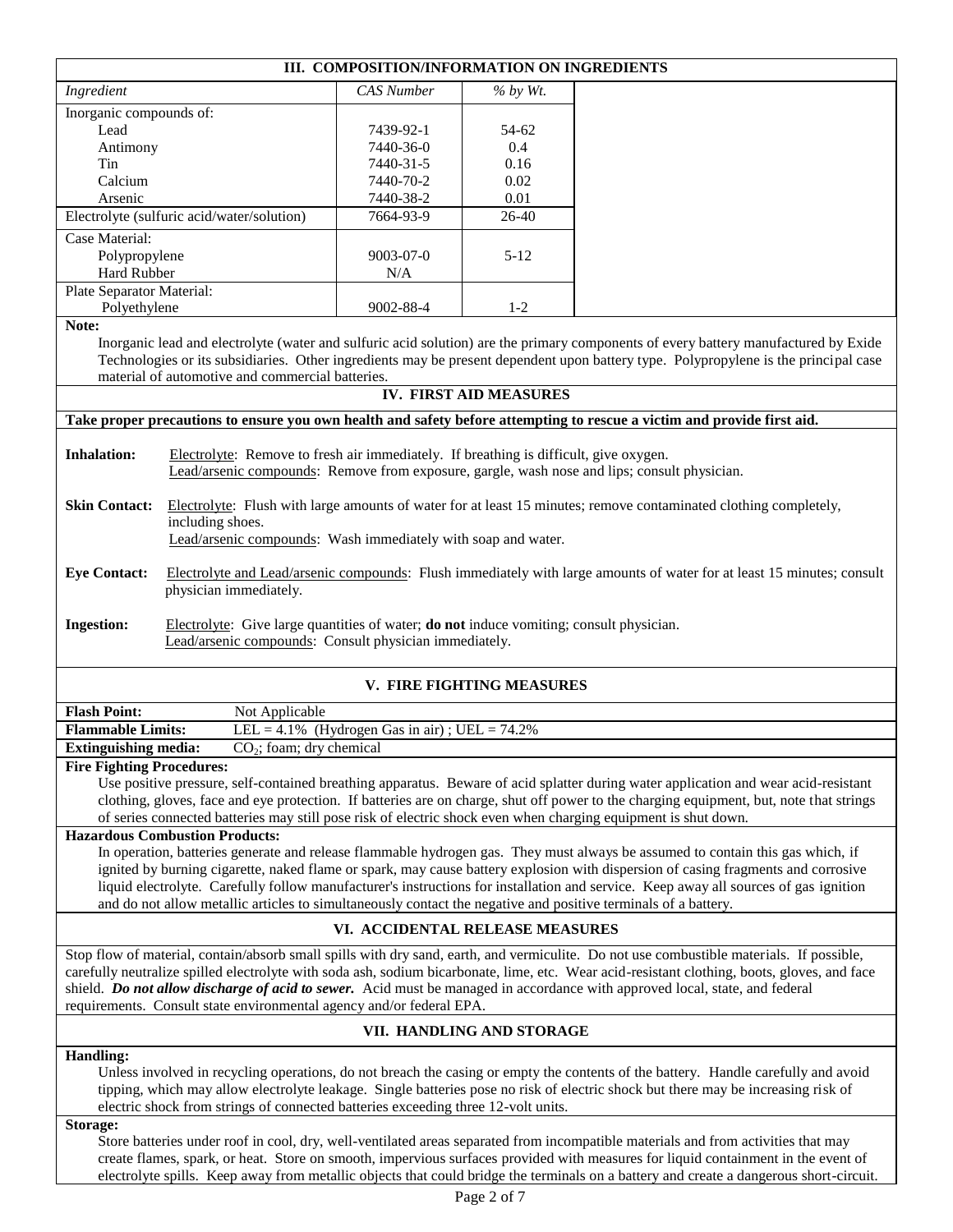## **Charging:**

There is a possible risk of electric shock from charging equipment and from strings of series connected batteries, whether or not being charged. Shut-off power to chargers whenever not in use and before detachment of any circuit connections. Batteries being charged will generate and release flammable hydrogen gas. Charging space should be ventilated. Keep battery vent caps in position. Prohibit smoking and avoid creation of flames and sparks nearby. Wear face and eye protection when near batteries being charged.

| VIII. EXPOSURE CONTROLS AND PERSONAL PROTECTION               |                                        |                     |                              |                             |                          |                                          |
|---------------------------------------------------------------|----------------------------------------|---------------------|------------------------------|-----------------------------|--------------------------|------------------------------------------|
|                                                               | Occupational Exposure Limits $(mg/m3)$ |                     |                              |                             |                          |                                          |
| Ingredient                                                    | US<br><b>OSHA</b>                      | US<br><b>ACGIH</b>  | US<br><b>NIOSH</b>           | <b>Ouebec</b><br><b>PEV</b> | Ontario<br><b>OEL</b>    | <b>EU OEL</b>                            |
| Inorganic compounds of:<br>Lead<br>Antimony<br>Tin<br>Arsenic | 0.05<br>0.5<br>0.01                    | 0.05<br>0.5<br>0.01 | 0.05<br>0.5<br>っ<br>0.002(c) | 0.05<br>0.5<br>2<br>0.002   | 0.05<br>0.5<br>2<br>0.01 | 0.15(a)<br>0.5(a,d)<br>2(e)<br>0.01(a,f) |
| Electrolyte (sulfuric<br>acid/water/solution)                 |                                        | 0.2                 |                              |                             | 0.2                      | 0.05(b)                                  |

NOTES:

- a) as inhalable aerosol
- b) thoracic fraction
- c) potential occupational carcinogen
- d) based on OELs of Austria, Belgium, Denmark, France, Netherlands, Switzerland, & UK
- e) based on OEL of Belgium
- f) based on OEL of Belgium & Denmark

## **Engineering Controls (Ventilation):**

Store and handle in well-ventilated area. If mechanical ventilation is used, components must be acid-resistant. Handle batteries cautiously, do not tip to avoid spills. Make certain vent caps are on securely. If battery case is damaged, avoid bodily contact with internal components. Wear protective clothing, eye and face protection, when filling, charging, or handling batteries.

#### **Respiratory Protection (NIOSH/MSHA approved):**

None required under normal conditions. When concentrations of sulfuric acid mist are known to exceed PEL, use NIOSH or MSHA-approved respiratory protection.

## **Skin Protection:**

Rubber or plastic acid-resistant gloves with elbow-length gauntlet. Acid-resistant apron. Under severe exposure or emergency conditions, wear acid-resistant clothing, gloves, and boots.

## **Eye Protection:**

Chemical goggles or face shield.

#### **Other Protection:**

In areas where water and sulfuric acid solutions are handled in concentrations greater than 1%, emergency eyewash stations and showers should be provided, with unlimited water supply.

| IX. PHYSICAL AND CHEMICAL PROPERTIES- ELECTROLYTE                                      |                                                                                                                                        |                                          |                  |  |
|----------------------------------------------------------------------------------------|----------------------------------------------------------------------------------------------------------------------------------------|------------------------------------------|------------------|--|
| Boiling Point@760 mm Hg                                                                | 226 to 237° F                                                                                                                          | Specific Gravity @ $77^{\circ}F(H_2O=1)$ | 1.2185 to 1.3028 |  |
| Not Applicable<br><b>Melting Point</b>                                                 |                                                                                                                                        | Vapor Pressure (mm Hg)                   | 13.5 to 17.8     |  |
| % Solubility in Water                                                                  | 100                                                                                                                                    | pH                                       | Less than 1      |  |
| <b>Evaporation Rate</b>                                                                | Less Than 1                                                                                                                            | Vapor Density (AIR=1)                    | Greater than 1   |  |
| (Butyl acetate=1)                                                                      |                                                                                                                                        | Viscosity                                | Not applicable   |  |
| Appearance and Odor<br>Threshold                                                       | Electrolyte is a clear liquid with a<br>sharp, penetrating, pungent odor.<br>A battery is a manufactured article;<br>no apparent odor. | % Volatiles by Volume @70°F              |                  |  |
| <b>Octanol Water Partition</b><br>Not Applicable<br>Coefficient $(K_{ow})$             |                                                                                                                                        |                                          |                  |  |
| Note: The properties above reflect 30-40% Sulfuric acid                                |                                                                                                                                        |                                          |                  |  |
| X. STABILITY & REACTIVITY                                                              |                                                                                                                                        |                                          |                  |  |
| Stability:<br>Stable $X$<br>Unstable $\qquad$                                          |                                                                                                                                        |                                          |                  |  |
| <b>Conditions to Avoid:</b> Prolonged overcharge at high current; sources of ignition. |                                                                                                                                        |                                          |                  |  |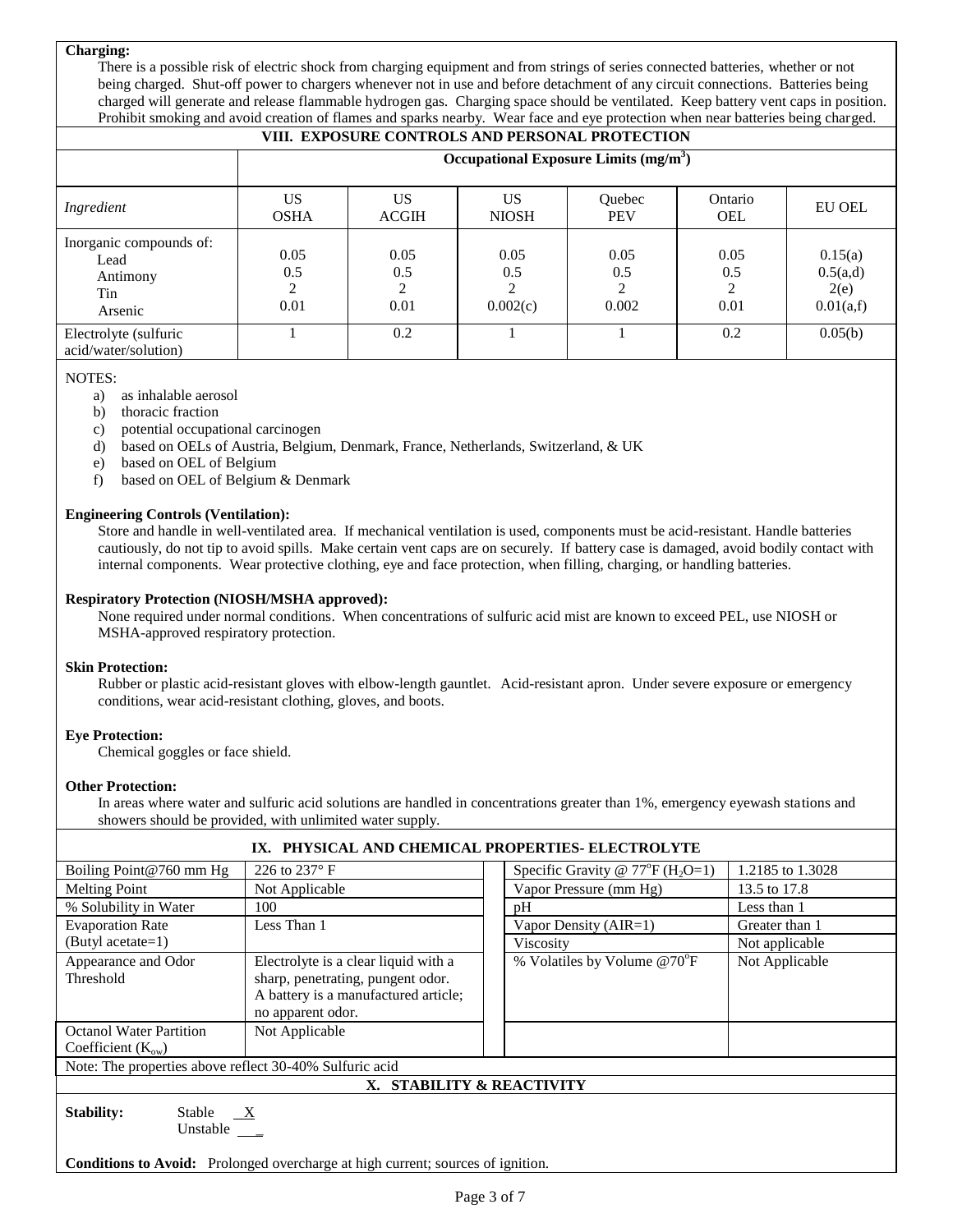#### **Incompatibilities:** (materials to avoid)

Electrolyte: Contact with combustibles and organic materials may cause fire and explosion. Also reacts violently with strong reducing agents, metals, sulfur trioxide gas, strong oxidizers, and water. Contact with metals may produce toxic sulfur dioxide fumes and may release flammable hydrogen gas. No further concern for mechanical impact.

Lead compounds: Avoid contact with strong acids, bases, halides, halogenates, potassium nitrate, permanganate, peroxides, nascent hydrogen, and reducing agents.

Arsenic compounds: strong oxidizers; bromine azide. NOTE: hydrogen gas can react with inorganic arsenic to form the highly toxic gas - arsine

#### **Hazardous Decomposition Products:**

Electrolyte: Sulfur trioxide, carbon monoxide, sulfuric acid mist, sulfur dioxide, hydrogen sulfide.

Lead compounds: Temperatures above the melting point are likely to produce toxic metal fume, vapor, or dust; contact with strong acid or base or presence of nascent hydrogen may generate highly toxic arsine gas.

**Hazardous Polymerization**: will not occur

## **XI. TOXICOLOGICAL DATA**

#### **Routes of Entry:**

Electrolyte: Harmful by all routes of entry.

Lead/arsenic compounds: Hazardous exposure can occur only when product is heated above the melting point, oxidized or otherwise processed or damaged to create dust, vapor, or fume. The presence of nascent hydrogen may generate highly toxic arsine gas.

#### **Acute Toxicity:**

| Inhalation $LD_{50}$ . | Electrolyte: LC <sub>50</sub> rat: 375 mg/m <sup>3</sup> ; LC <sub>50</sub> : guinea pig: 510 mg/m <sup>3</sup> |
|------------------------|-----------------------------------------------------------------------------------------------------------------|
|                        | Elemental Lead: Acute Toxicity Point Estimate $=$ 4500 ppmV (based on lead bullion)                             |
|                        | Elemental arsenic: No data                                                                                      |
| Oral $LD_{50}$ :       | Electrolyte: rat: $2140 \text{ mg/kg}$                                                                          |
|                        | Elemental lead: Acute Toxicity Estimate (ATE) = 500 mg/kg body weight (based on lead bullion)                   |
|                        | Elemental arsenic: $LD_{50}$ mouse: 145 mg/kg                                                                   |

#### **Inhalation:**

Electrolyte: Breathing of sulfuric acid vapors or mists may cause severe respiratory irritation. May lead to increase of risk of lung cancer.

Lead compounds: Inhalation of lead dust or fumes may cause irritation of upper respiratory tract and lungs.

#### **Ingestion:**

Electrolyte: May cause severe irritation of mouth, throat, esophagus, and stomach. Lead/arsenic compounds: Acute ingestion may cause abdominal pain, nausea, vomiting, diarrhea, and severe cramping. This may lead rapidly to systemic toxicity. Acute ingestion should be treated by physician.

#### **Skin Contact:**

Electrolyte: Severe irritation, burns, and ulceration. Sulfuric acid is not readily absorbed through the skin and is not a dermal sensitizer.

Lead compounds: Not absorbed through the skin and is not a dermal sensitizer. Arsenic compounds: Contact may cause dermatitis and skin hyperpigmentation. Arsenic pentoxides are dermal sensitizers.

#### **Eye Contact:**

Electrolyte: Severe irritation, burns, cornea damage, blindness. Lead/arsenic compounds: May cause eye irritation.

#### **Synergistic Products:**

Electrolyte: No known synergistic products

Lead compounds: Synergistic effects have been noted with heavy metals (arsenic, cadmium, mercury), N-nitroso-N- (hydroxyethyl)ethylamine, N-(4-fluoro-4-biphenyl)acetamide, 2-(nitrosoethylamine)ethanol, and benzo[a]pyrene. Arsenic compounds: Cigarette smoking has been shown to increase the occurrence of lung cancer in people with high levels of arsenic in the drinking water Co-exposure to ethanol and arsenic may exacerbate the toxic effects of arsenic

#### **Additional Information:**

#### **Medical Conditions Generally Aggravated by Exposure:**

Overexposure to sulfuric acid mist may cause lung damage and aggravate pulmonary conditions. Contact of electrolyte (water & sulfuric acid solution) with skin may aggravate skin diseases such as eczema and contact dermatitis. Contact of electrolyte (water  $\&$  sulfuric acid solution) with eyes may damage cornea and/or cause blindness. Lead and its compounds can aggravate some forms of kidney, liver, and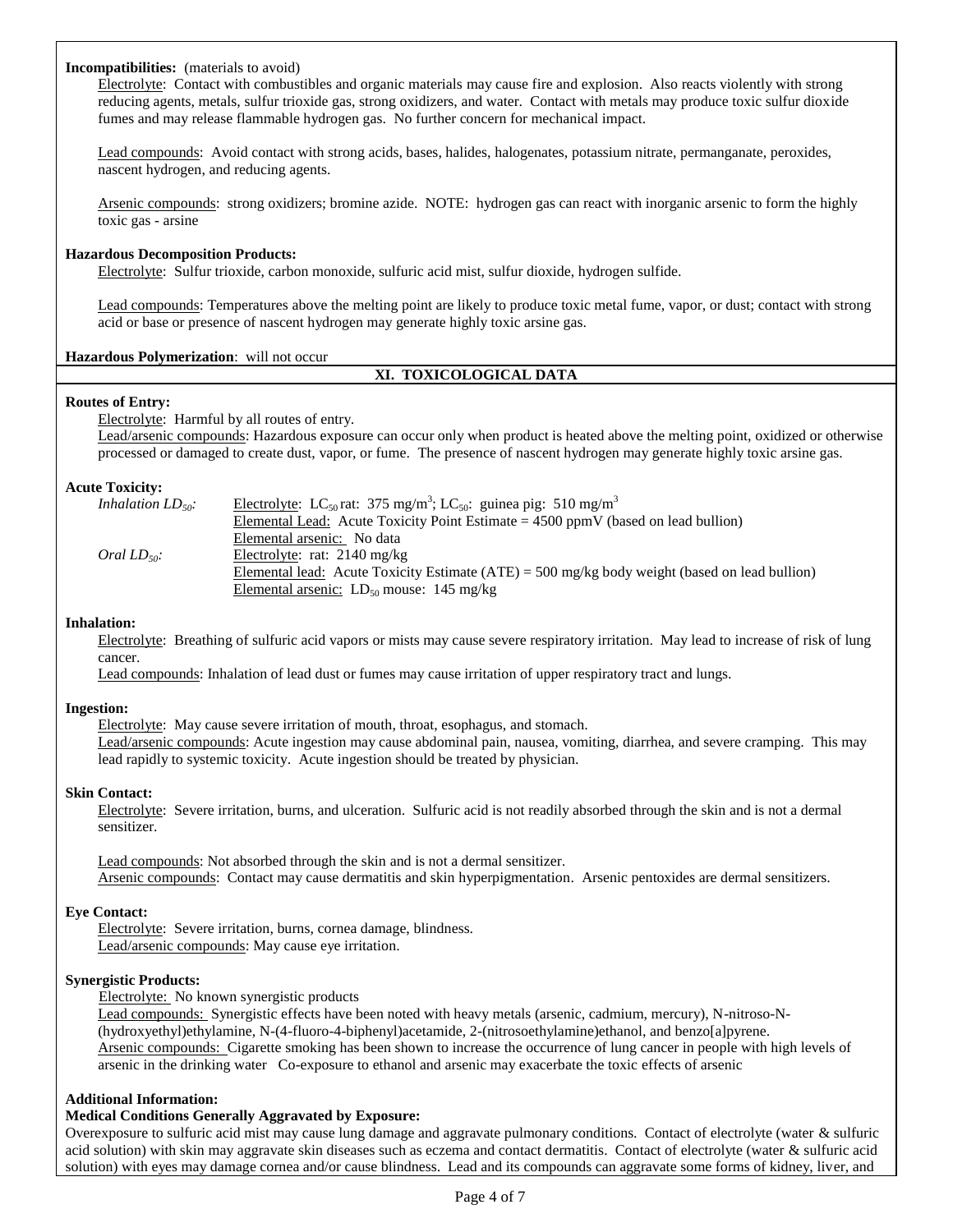| neurologic diseases.                                                                                                                                                                                                                                                                                                                                                                                                                                                                                                                                                                                                                                                                                                                                                                                                                                                                                                                                                                                            |  |  |  |  |
|-----------------------------------------------------------------------------------------------------------------------------------------------------------------------------------------------------------------------------------------------------------------------------------------------------------------------------------------------------------------------------------------------------------------------------------------------------------------------------------------------------------------------------------------------------------------------------------------------------------------------------------------------------------------------------------------------------------------------------------------------------------------------------------------------------------------------------------------------------------------------------------------------------------------------------------------------------------------------------------------------------------------|--|--|--|--|
| <b>Additional Health Data:</b><br>All heavy metals, including the hazardous ingredients in this product, are taken into the body primarily by inhalation and ingestion. Most<br>inhalation problems can be avoided by adequate precautions such as ventilation and respiratory protection covered in Section VIII.<br>Follow good personal hygiene to avoid inhalation and ingestion: wash hands, face, neck and arms thoroughly before eating, smoking or<br>leaving the work site. Keep contaminated clothing out of non-contaminated areas, or wear cover clothing when in such areas. Restrict the<br>use and presence of food, tobacco and cosmetics to non-contaminated areas.<br>Work clothes and work equipment used in contaminated areas must remain in designated areas and never taken home or laundered with<br>personal non-contaminated clothing.<br>This product is intended for industrial use only and should be isolated from children and their environment.<br>XII. ECOLOGICAL INFORMATION |  |  |  |  |
|                                                                                                                                                                                                                                                                                                                                                                                                                                                                                                                                                                                                                                                                                                                                                                                                                                                                                                                                                                                                                 |  |  |  |  |
| Environmental Fate: lead is very persistent in soil and sediments. No data on environmental degradation. Mobility of metallic lead<br>between ecological compartments is slow. Bioaccumulation of lead occurs in aquatic and terrestrial animals and plants but little<br>bioaccumulation occurs through the food chain. Most studies include lead compounds and not elemental lead.<br><b>Environmental Toxicity:</b> Aquatic Toxicity:<br>Sulfuric acid:<br>24-hr LC <sub>50</sub> , freshwater fish ( <i>Brachydanio rerio</i> ): 82 mg/L<br>96 hr- LOEC, freshwater fish (Cyprinus carpio): 22 mg/L<br>48 hr LC <sub>50</sub> (modeled for aquatic invertebrates): <1 mg/L, based on lead bullion<br>Lead:<br>24 hr LC <sub>50</sub> , freshwater fish ( <i>Carrassisus auratus</i> ) > 5000 g/L.<br>Arsenic:                                                                                                                                                                                               |  |  |  |  |
| XIII. DISPOSAL INFORMATION                                                                                                                                                                                                                                                                                                                                                                                                                                                                                                                                                                                                                                                                                                                                                                                                                                                                                                                                                                                      |  |  |  |  |
| <b>US</b>                                                                                                                                                                                                                                                                                                                                                                                                                                                                                                                                                                                                                                                                                                                                                                                                                                                                                                                                                                                                       |  |  |  |  |
| Spent batteries:<br>Send to secondary lead smelter for recycling. Spent lead-acid batteries are not regulated as hazardous waste<br>when recycled. Spilled sulfuric acid is a characteristic hazardous waste; EPA hazardous waste number D002<br>(corrosivity) and D008 (lead).                                                                                                                                                                                                                                                                                                                                                                                                                                                                                                                                                                                                                                                                                                                                 |  |  |  |  |
| Electrolyte:<br>Place neutralized slurry into sealed acid resistant containers and dispose of as hazardous waste, as applicable.<br>Large water diluted spills, after neutralization and testing, should be managed in accordance with approved<br>local, state, and federal requirements. Consult state environmental agency and/or federal EPA.                                                                                                                                                                                                                                                                                                                                                                                                                                                                                                                                                                                                                                                               |  |  |  |  |
| XIV. TRANSPORT INFORMATION                                                                                                                                                                                                                                                                                                                                                                                                                                                                                                                                                                                                                                                                                                                                                                                                                                                                                                                                                                                      |  |  |  |  |
| GROUND - US-DOT/CAN-TDG/EU-ADR/APEC-ADR:<br>Batteries, Wet, Filled with Acid<br>UN 2794, 8, PG III<br>Label: "Corrosive"<br>AIRCRAFT - ICAO-IATA:                                                                                                                                                                                                                                                                                                                                                                                                                                                                                                                                                                                                                                                                                                                                                                                                                                                               |  |  |  |  |
| Batteries, Wet, Filled with Acid<br>UN 2794, 8<br>Label: "Corrosive"<br>Reference IATA packing instructions 870                                                                                                                                                                                                                                                                                                                                                                                                                                                                                                                                                                                                                                                                                                                                                                                                                                                                                                 |  |  |  |  |
| <b>VESSEL - IMO-IMDG:</b><br>Batteries, Wet, Filled with Acid<br>UN 2794, 8<br>Label: "Corrosive"<br>Reference IMDG packing instructions P801                                                                                                                                                                                                                                                                                                                                                                                                                                                                                                                                                                                                                                                                                                                                                                                                                                                                   |  |  |  |  |
| <b>Additional Information:</b><br>- Batteries must be kept upright at all times and packaged as required to prevent short circuits.<br>- Transport may require packaging and paperwork, including the Nature and Quantity of goods, per applicable origin/destination/customs<br>points as-shipped.                                                                                                                                                                                                                                                                                                                                                                                                                                                                                                                                                                                                                                                                                                             |  |  |  |  |
| XV. REGULATORY INFORMATION                                                                                                                                                                                                                                                                                                                                                                                                                                                                                                                                                                                                                                                                                                                                                                                                                                                                                                                                                                                      |  |  |  |  |
| <b>United States:</b>                                                                                                                                                                                                                                                                                                                                                                                                                                                                                                                                                                                                                                                                                                                                                                                                                                                                                                                                                                                           |  |  |  |  |
| <b>EPA SARA Title III</b><br><b>Section 302 EPCRA Extremely Hazardous Substances (EHS):</b><br>Sulfuric acid is a listed "Extremely Hazardous Substance" under EPCRA, with a Threshold Planning Quantity (TPQ) of<br>1,000 lbs.                                                                                                                                                                                                                                                                                                                                                                                                                                                                                                                                                                                                                                                                                                                                                                                 |  |  |  |  |
| EPCRA Section 302 notification is required if 500 lbs or more of sulfuric acid is present at one site (40 CFR 370.10).<br>An average automotive/commercial battery contains approximately 5 lbs of sulfuric acid. Contact your Exide<br>representative for additional information.                                                                                                                                                                                                                                                                                                                                                                                                                                                                                                                                                                                                                                                                                                                              |  |  |  |  |
| <b>Section 304 CERCLA Hazardous Substances:</b><br>Reportable Quantity (RQ) for spilled 100% sulfuric acid under CERCLA (Superfund) and EPCRA (Emergency<br>Planning and Community Right to Know Act) is 1,000 lbs. State and local reportable quantities for spilled sulfuric acid                                                                                                                                                                                                                                                                                                                                                                                                                                                                                                                                                                                                                                                                                                                             |  |  |  |  |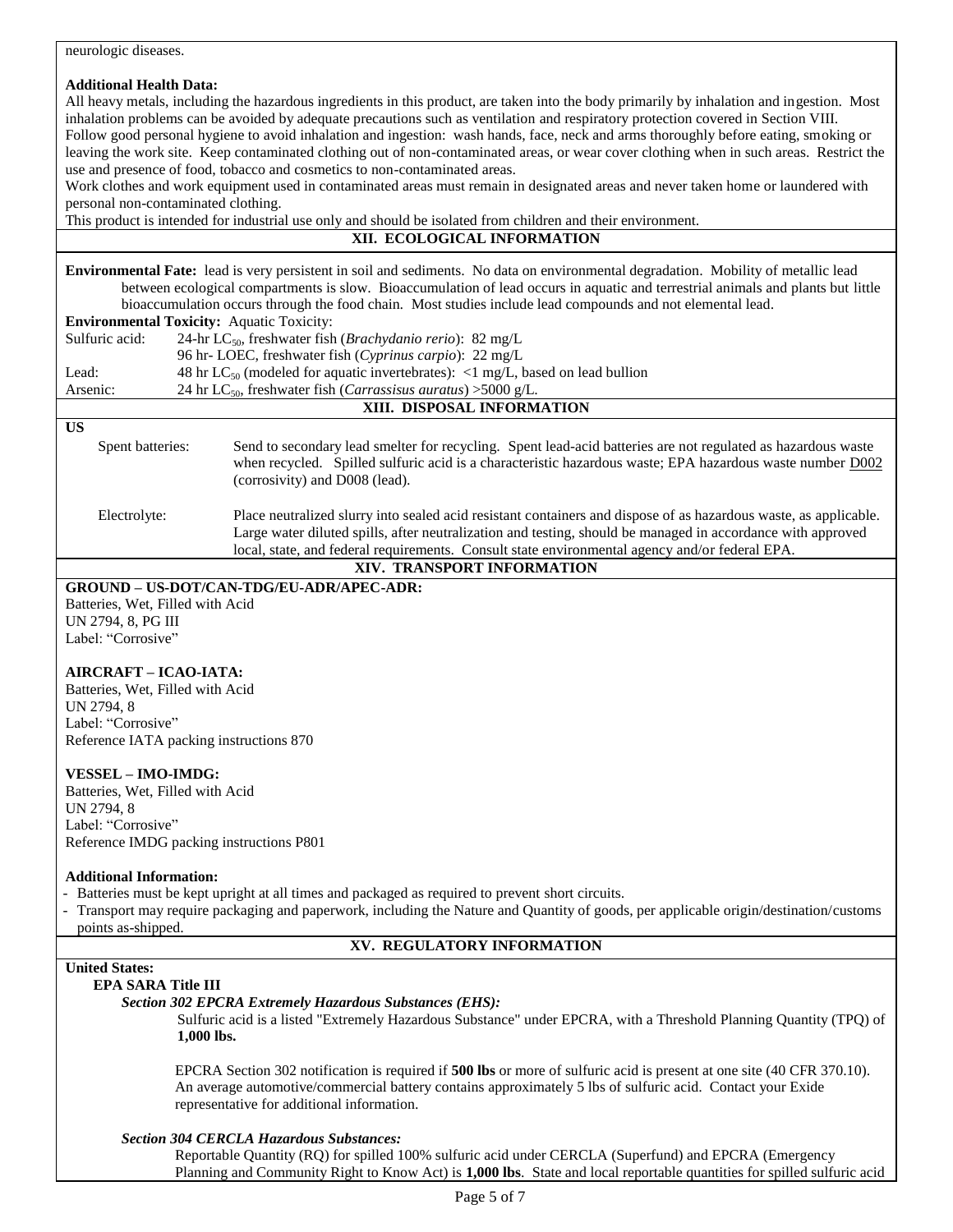#### *Section 311/312 Hazard Categorization:*

EPCRA Section 312 Tier Two reporting is required for non-automotive batteries if sulfuric acid is present in quantities of **500 lbs** or more and/or if lead is present in quantities of **10,000 lbs** or more.

#### *Section 313 EPCRA Toxic Substances:*

**Supplier Notification:** This product contains toxic chemicals that may be reportable under EPCRA Section 313 Toxic Chemical Release Inventory (Form R) requirements. For a manufacturing facility under SIC codes 20 through 39, the following information is provided to enable you to complete the required reports:

| Toxic Chemical                      | CAS Number | Approximate % by Weight |
|-------------------------------------|------------|-------------------------|
| Lead                                | 7439-92-1  | 54-62                   |
| <b>Sulfuric Acid/Water Solution</b> | 7664-93-9  | 26-40                   |
| Antimony                            | 7440-36-0  | 0.4                     |
| Arsenic                             | 7440-38-2  | 0.01                    |
| Tin                                 | 7440-31-5  | 0.16                    |

**Note:** The Section 313 supplier notification requirement does not apply to batteries that are "consumer products".

**TSCA:** Each ingredient chemical listed in Section III of this SDS is also listed on the TSCA registry.

**OSHA:** hazardous in accordance with Hazard Communication Act (29CFR1910.1200)

- **RCRA:** Spent lead-acid batteries are not regulated as hazardous waste when recycled. Spilled sulfuric acid is a characteristic hazardous waste; EPA hazardous waste number D002 (corrosivity) and D008 (lead).
- **CAA:** Exide Technologies supports preventative actions concerning ozone depletion in the atmosphere due to emissions of CFC's and other ozone depleting chemicals (ODC's), defined by the USEPA as Class I substances. Pursuant to Section 611 of the Clean Air Act Amendments (CAAA) of 1990, finalized on January 19, 1993, Exide established a policy to eliminate the use of Class I ODC's prior to the May 15, 1993 deadline.

#### **NFPA Hazard Rating for sulfuric acid:**

Flammability  $(Red)$  = 0 Health (Blue)  $=$  3 Reactivity (Yellow)  $=$  2 Sulfuric acid is water-reactive if concentrated.

| <b>US State Notifications</b> | <b>Identification</b>                                                                                                                                                                                                                                                                                                                                                                                                                                                                                                                                                                        | <b>Notifications/Warning</b>                                                                                                                                                                                               |  |  |
|-------------------------------|----------------------------------------------------------------------------------------------------------------------------------------------------------------------------------------------------------------------------------------------------------------------------------------------------------------------------------------------------------------------------------------------------------------------------------------------------------------------------------------------------------------------------------------------------------------------------------------------|----------------------------------------------------------------------------------------------------------------------------------------------------------------------------------------------------------------------------|--|--|
| and Warnings:                 |                                                                                                                                                                                                                                                                                                                                                                                                                                                                                                                                                                                              |                                                                                                                                                                                                                            |  |  |
| California                    | "WARNING: This product contains lead and arsenic, chemicals known<br>to the State of California to cause cancer, or birth defects or other<br>reproductive harm."<br>The following chemicals identified to exist in the finished product as<br>distributed into commerce are known to the State of California to cause<br>California Proposition 65<br>cancer, birth defects or to cause reproductive harm:<br>Arsenic (as arsenic oxides); CAS# 7440-38-2; <0.1% wt<br>Strong inorganic acid mists including sulfuric acid; CAS #: NA; 26-40%<br>wt<br>Lead – CAS No. 7439-92-1; 54-62% wt. |                                                                                                                                                                                                                            |  |  |
|                               |                                                                                                                                                                                                                                                                                                                                                                                                                                                                                                                                                                                              | Arsenic – CAS No. $7440-38-2-0.1\%$                                                                                                                                                                                        |  |  |
|                               | <b>Consumer Product Volatile</b><br><b>Organic Compound Emissions</b>                                                                                                                                                                                                                                                                                                                                                                                                                                                                                                                        | This product is not regulated as a consumer product for purposes of<br>CARB/OTC VOC Regulations, as sold for the intended purpose and into<br>the industrial/commercial supply chain.                                      |  |  |
| <b>Country/Organization</b>   | <b>Identification</b>                                                                                                                                                                                                                                                                                                                                                                                                                                                                                                                                                                        | <b>Notifications/Warning</b>                                                                                                                                                                                               |  |  |
| Canada                        | All chemical substances in this<br>product are listed on the CEPA<br>DSL/NDSL or are exempt from                                                                                                                                                                                                                                                                                                                                                                                                                                                                                             | This product has been classified in accordance with the hazard criteria of<br>the Controlled Products Regulations and the SDS contains all the<br>information required by the Controlled Products Regulations.             |  |  |
|                               | list requirements.<br>Refer to the Controlled Products Regulation for product labeling<br>requirements                                                                                                                                                                                                                                                                                                                                                                                                                                                                                       |                                                                                                                                                                                                                            |  |  |
|                               | <b>NPRI</b> and Ontario Regulation<br>127/01                                                                                                                                                                                                                                                                                                                                                                                                                                                                                                                                                 | This product contains the following chemicals subject to the reporting<br>requirements of Canada NPRI and/or Ont. Reg. 127/01:<br>Chemical<br>$CAS \#$<br>%wt<br>7439-92-1<br>54-62<br>Lead<br>7440-38-2<br>0.1<br>Arsenic |  |  |